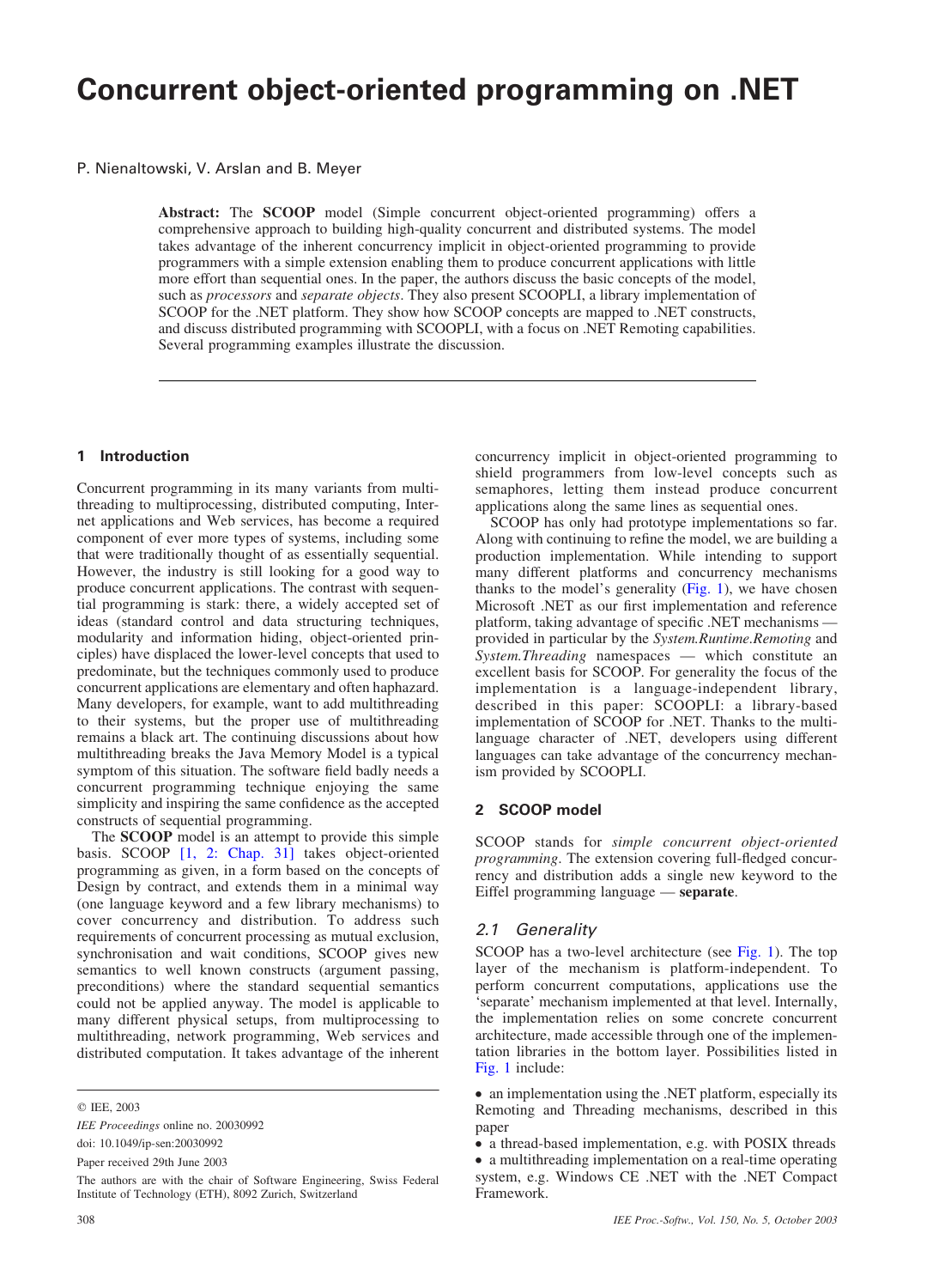<span id="page-1-0"></span>

Fig. 1 Two-level architecture of SCOOP

The architecture simplifies the task of application developers, who only need to use the general concurrency mechanism implemented in the top layer; the bottom-layer libraries provide the binding to the actual concurrency platform [\[3\]](#page-6-0).

#### 2.2 Processors

In object-oriented computation, the basic mechanism is a feature call such as  $x \cdot f(a)$ , with the following semantics (Fig. 2): the client object calls feature  $f$  on the supplier object attached to  $x$ , with argument  $\alpha$ . In a sequential setting, such calls are synchronous, blocking the client until the supplier has terminated the execution of the feature.

To support concurrency, SCOOP allows the use of more than one processor to handle execution of features. Every object has a handler: a processor in charge of executing feature calls on the object. If the client and supplier objects in a feature call have different handlers, the call becomes asynchronous: in Fig. 2, the computation on *Object 1* can move ahead without waiting for the call on Object 2 to terminate.

Processors are the principal new concept for adding concurrency to the framework of sequential object-oriented computation; while a sequential system is limited to one processor, a concurrent system may have any number of processors. A processor is an autonomous thread of control capable of supporting the sequential execution of instructions on one or more objects. It does not have to be associated with a physical processor; it may also be implemented by a process of the operating system, or a thread in a multithreading environment. In the .NET Framework, processors can be mapped to application domains (see Section 4).

Viewed by the software, a processor is an abstract concept; the same concurrent application may be executed on very different architectures without any change to its source text (see Section 3).

#### 2.3 Separate calls

Since the effect of a call depends on whether the client and the supplier objects are handled by the same processor or by different ones, the software text must distinguish



Fig. 2 Feature call in SCOOP

unambiguously between these two cases. For declarations of variables or functions, normally appearing as  $x$ : SOME CLASS, a new form is now possible,  $x$ : separate SOME CLASS. The keyword separate indicates that x is handled by a different processor, so that calls on  $x$  will be asynchronous. With such a declaration, any creation instruction **create**  $x$ .*make*(...) will use a new processor to handle calls on x. The declaration does not specify which processor to use for handling the object. What matters is that this processor is different from the processor handling the current object [Note 1].

Rather than an individual variable or function, it is also possible to declare a class as separate, as in separate class SOME\_CLASS (instead of the usual class OTHER\_CLASS). Then any variable of the corresponding type will be treated as separate. SOME\_CLASS will be called a separate class [Note 2], and all its instances will be separate objects. If a target of a call is a separate expression, i.e. a separate entity or an expression involving at least one separate entity, such call is referred to as separate call. In Fig. 2, x is a separate entity, Object 2 is a separate object and  $x.f(a)$  is a separate call.

#### 2.4 Synchronisation and communication

SCOOP addresses the synchronisation and communication needs of concurrent programming, including mutual exclusion, locking and waiting, through argument passing and design by contract.

2.4.1 Argument passing: A basic rule of SCOOP is that a separate call on target x,  $x.f$  (...), where x is separate, is only permitted if  $x$  itself is an argument of the enclosing routine, and that calling a routine with such a separate argument will cause waiting until the corresponding separate object is exclusively available to the caller. So if you call  $r(a)$ , or y.  $r(a)$ , with

 $r$  (x: separate SOME\_TYPE) is ...

the call will wait until no other client is using  $a$  in this way. This rule provides the basic synchronisation mechanism. It also avoids a common mistake of concurrent programming: to misinterpret that in two successive calls on a separate object, for example

#### that\_stack.push (some\_value)

...  $x := that$  stack.top

by assuming that nothing may have happened to the object in between — so that in the example the object retrieved is the object previously stored at the top of the stack. In a concurrent setting, any other clients may interfere with the object between the two calls. Under SCOOP, both calls using that\_stack as a target must be in routines of which that\_stack is an argument. If these are different routines, no confusion is likely; if they are the same routine, the rule guarantees that the routine will hold the object for the entire duration of every call, to the exclusion of any other clients.

2.4.2 Preconditions: A routine may have a precondition and a postcondition, as in

Note 1: Section 4.1 describes how processors are mapped to physical resources.

Note 2: Eiffel syntax ensures that a class may be at most one of: separate, expanded or deferred [\[2\]](#page-6-0). The separateness of a class is not inherited: a class is separate or not according to its own declaration, regardless of its parents' status.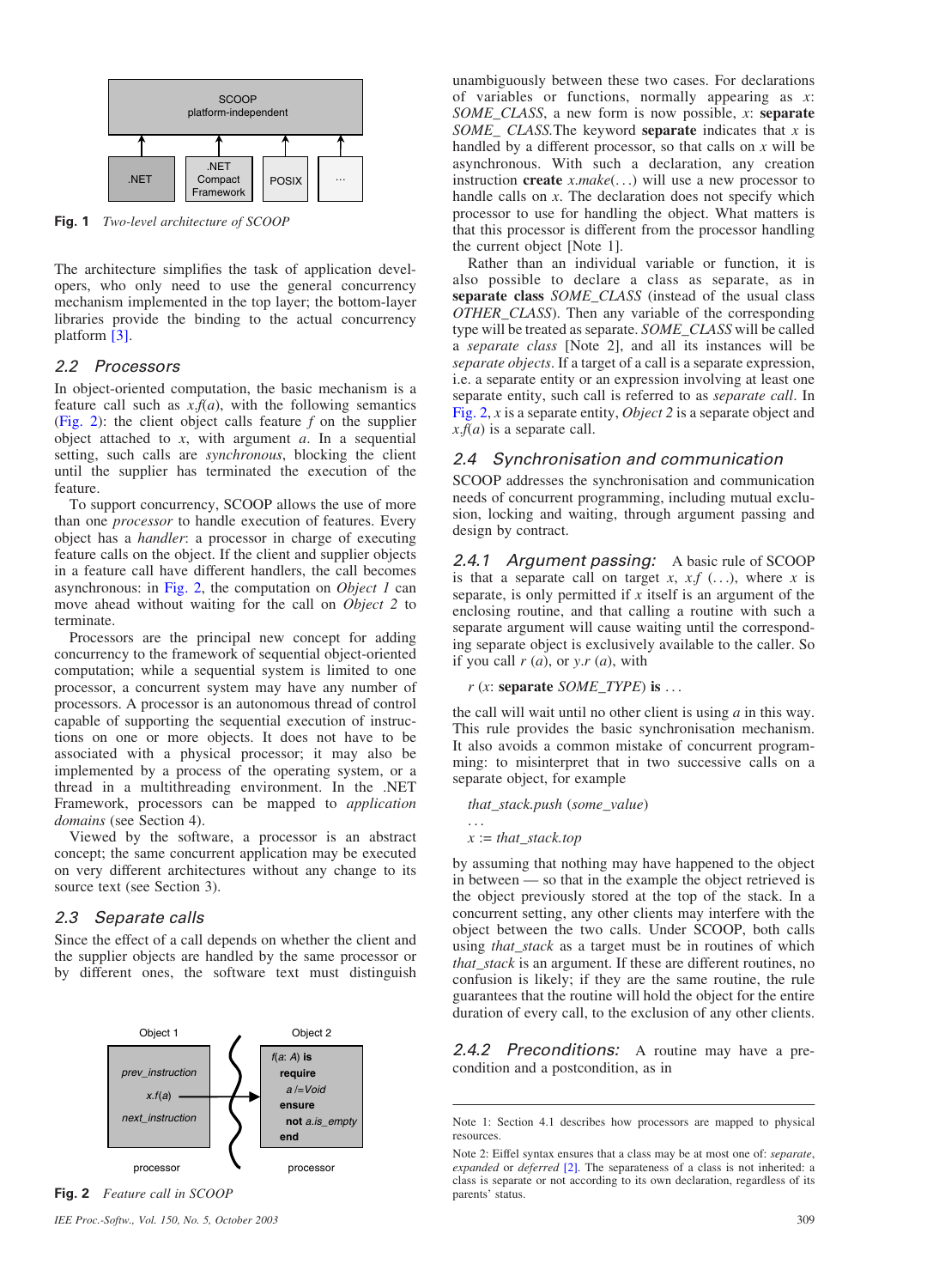```
put (buffer: separate BUFFER[G]; value: G) is
  -- Store value into buffer.
require
  buffer_not_full: not buffer.is_full
  value_ provided: value /= Void
do
  buffer.put (value)
ensure
  buffer_not_empty: not buffer.is_empty
end
```
A precondition clause involving a call with a separate target, such as buffer.is\_full, is called a separate precondition. The other clause appearing here, *value*  $/=$  *Void*, is not separate.

In sequential programs, preconditions are correctness requirements that the client object must fulfil before calling the routine on the supplier object. If one or more preconditions are not met, the client has broken the contract; for example, it has tried to store a value into a full buffer. Since the execution is sequential, the state of the buffer cannot change (no other client can try to consume an element from the buffer in the meantime).

In a concurrent context this does not apply any more; the buffer may be full when the client object is trying to store a value into it, but nothing prevents another client object from consuming an element from the buffer later on. A nonsatisfied separate precondition does not necessarily break the contract; it just forces the client object to wait until the precondition is satisfied.

This inapplicability in a concurrent context of the usual sequential interpretation of preconditions leads to the SCOOP use of separate preconditions: as *wait conditions* rather than correctness conditions. We have seen the basic synchronisation rule: in the case of a separate argument, any call will wait until the object is available. To obtain the full synchronisation mechanism, we add the rule that if the routine has a precondition clause using such a separate argument as target, for example **not** buffer.is\_full — called a separate precondition — the call will wait until both:

• the object is available

. the separate precondition is satisfied.

The wait semantics only applies to separate preconditions. Others, such as *value*  $=$  *Void*, retain their usual meaning as correctness conditions.

## 2.5 Example and comments on the scheduling policy

```
The following example (with postconditions omitted for
brevity) applies these concepts to a producer–consumer
scheme. Some objects are producing values and storing
them into the shared buffer buf; others are consuming
elements from that buffer. For both producers and
consumers, buf is a separate object, declared as such in
the source code of both classes. To perform any call to buf, a
client (producer or consumer) must obtain an exclusive lock
on buf. The SCOOP rule then implies embedding all the
calls to buf in routines store and consume_one. Direct calls
to buf.put, buf.item and buf.remove would be invalid.
```

```
class PRODUCER
feature
  store (buffer: separate BUFFER [G]; value: G) is
    -- Store value into buffer.
  require
    buffer_not_full: not buffer.is_full
    value_ provided: value /= Void
  do
```

```
buffer.put (value)
  end
random_ gen: RANDOM_GENERATOR
buf: separate BUFFER [INTEGER]
produce_n(n: INTEGR) is
    - - Produce n integer values and store them into a
    buffer.
  local
    value: INTEGER
    i: INTEGER
  do
    from i := 1until i > nloop
      value := random_ gen.next
      store (buf, value)
      - - buf.put (value) is forbidden here
      i := i + 1end
  end
end
class CONSUMER
feature
  consume_one (buffer: separate BUFFER [G]) is
    -- Consume one element from buffer.
  require
    buffer_specified: buffer /= Void
    buffer_not_empty: not buffer.is_empty
  do
    value := buffer.item
    buffer.remove
  end
buf: separate BUFFER [INTEGER]
consume_n (n: INTEGER) is
    -- Consume n elements from a buffer.
  local
    i: INTEGER
  do
    from i := 1until i > nloop
      consume_one (buf)
       -- buf.item and buf.remove are forbidden here
      i := i + 1end
```
end end

To call *consume\_one* from routine *consume\_n*, a consumer will pass *buf* as an argument. In the SCOOP access control policy, when one or more arguments of a routine are separate objects, the client must obtain exclusive locks on all these objects before executing the routine. Here the consumer object must obtain an exclusive lock on buf before executing consume\_one. If another object is currently holding the lock, the client must wait until the lock has been released, then try to acquire it. The default policy is first-in, first-out. When the client succeeds in acquiring the lock:

. The separate precondition clauses are evaluated. If they all hold, the routine will execute, then release the lock.

. Otherwise, the object releases the lock and restarts the whole process from the beginning: acquiring the locks, then checking the separate precondition clauses. This allows other clients to access the supplier object and change its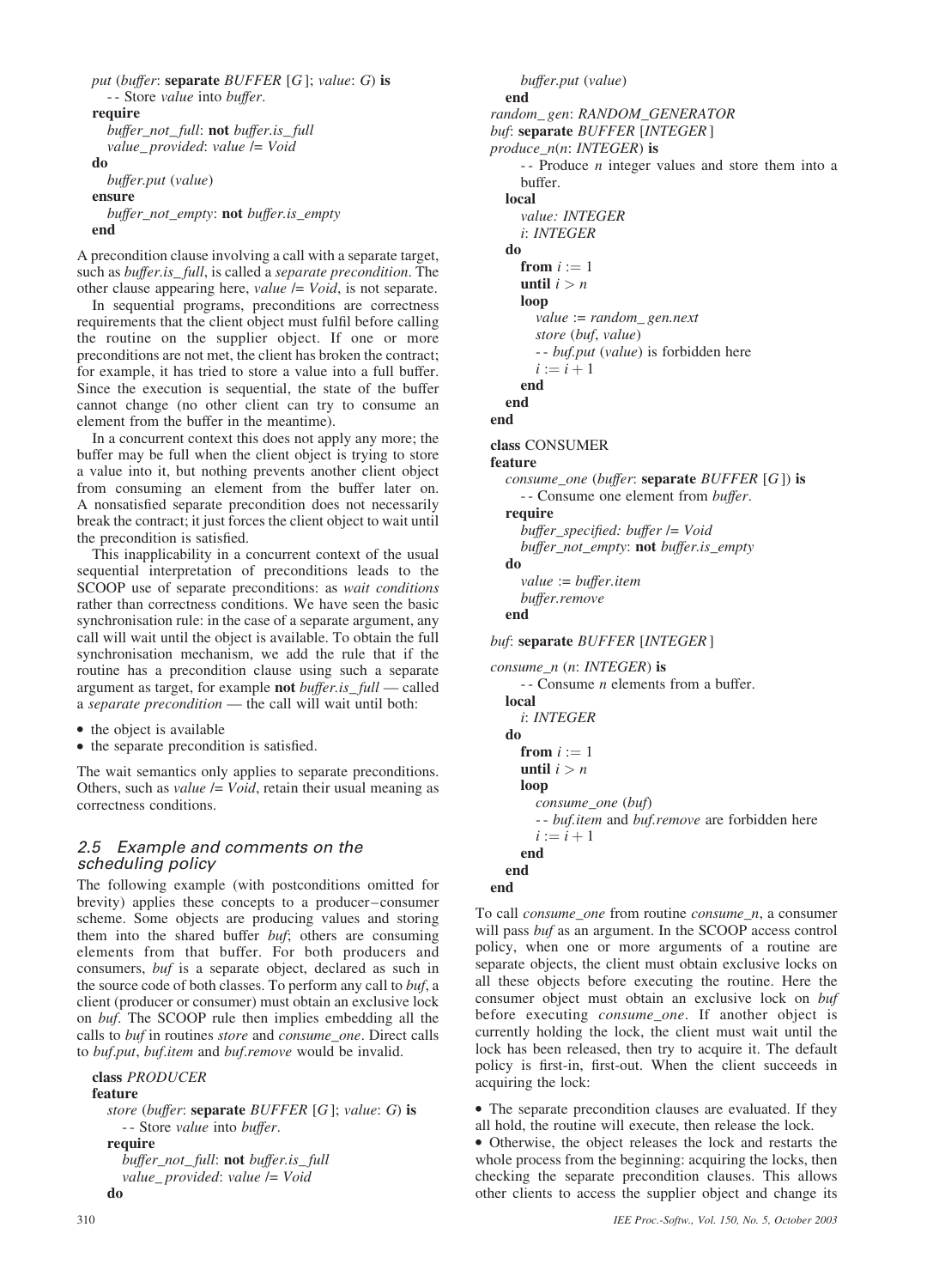state, so that the wait conditions required by our client may eventually be met.

The locking policy facilitates building correct concurrent programs and reasoning about them:

. No interference between client objects is possible since at most one client may hold a lock on a supplier object at any time. This helps find which object is responsible for possible breaches in the contract, such as breaking the supplier's invariant.

. The precondition rules ensure that correct calls do not violate the integrity of the supplier object.

# 2.6 Synchronisation and wait by necessity

Thanks to the asynchronous semantics of separate calls, a client executing separate calls is not blocked and can proceed with the rest of its computation. Later on, however, it may need to resynchronise with the supplier. Rather than introducing a specific language mechanism for this purpose, SCOOP relies on 'wait by necessity' [\[4\]](#page-6-0), which causes the client to wait on the result of calls to queries (in particular functions), since it needs the result to proceed, whereas commands (procedures) do not require waiting. This mechanism is automatic and does not require programming the resynchronisation.

## 2.7 Interrupts

If a client is holding a lock on a supplier object for too long, at the detriment of another client judged more important, SCOOP allows interrupting the current holder through a call to the library routine demand. A successful call will cause an exception in the current holder, which must have accepted the possibility in advance, and handle the exception (usually by trying again later on). If the interrupt fails, the exception will happen in the 'challenger' object. This mechanism provides added flexibility without violating the requirements of design by contract and the ability to reason statically about programs and their correctness. It makes it possible in particular to program timeouts as illustrated by examples in [\[2\]](#page-6-0).

## 3 SCOOPLI

The two-level architecture of SCOOP (see [Fig. 1\)](#page-1-0) suggests that the general concurrency mechanism (top layer) should be implemented in a platform-independent style. The key concepts at that level are processor, separate object and separate call. Only their mapping to platform-dependent constructs will differ from one platform to another. This section describes the top layer, SCOOP proper; the mapping of SCOOP concepts to .NET constructs will be considered in Section 4.

## 3.1 Library approach

We decided to begin the implementation of SCOOP with an Eiffel library rather than by extending the compiler. This provides several advantages, in particular the ability to 'play' with the model by trying out various refinements and extensions, and to implement it on several platforms without getting bogged down in compiler issues. The final implementation will be integrated as an extension to the Eiffel compiler.

## 3.2 Basic concepts

SCOOPLI relies on the concepts of separate client and separate supplier. The underlying basic notions 'client' and 'supplier' are taken in the following sense:

Let S be a class. A class C which contains a declaration of



Fig. 3 Use of multiple inheritance for declaration of separate entities

the form  $x: S$  is said to be a **client** of  $S$ .  $S$  is then said to be a supplier of C.

Following this definition, a **separate client** is a class that contains a declaration of the form  $x$ : separate S [Note 3]. S is then said to be a *separate supplier*. A separate client object is handled by a processor different from those of each of its separate suppliers [Note 4]. Therefore, any call of a feature on the separate supplier by the separate client object (separate call) is executed asynchronously, i.e. the separate client object can move to the next instruction without waiting for the current call to terminate.

The criteria for the design of the SCOOPLI interface were to make it as simple and easy to use as possible, and to maintain a clear correspondence with the SCOOP syntax.

# 3.3 Declaring a separate supplier

In SCOOP, one may declare separate supplier as either:

```
(a) x: separate S(b) separate class S … end
   x: S
```
SCOOPLI uses multiple inheritance to provide the same facility (see Fig. 3). All separate suppliers must inherit from the class SEPARATE\_SUPPLIER:

```
class SEPARATE_S
inherit
  SEPARATE_SUPPLIER
  S
  ...
end
x: SEPARATE_S
```
## 3.4 Declaring a separate client

In SCOOP, there is no need to declare a class to be a separate client; any class can potentially become a separate client by using one or more separate entities (separate suppliers):

```
class MY_CLASS
feature
  x: separate S...
end
```
SCOOPLI requires an explicit separate client declaration. Once again, the solution uses multiple inheritance: every separate client class must inherit from SEPARATE\_ CLIENT.

Note 3: This is expressed in the SCOOP syntax. The actual SCOOPLI interface is slightly different (see Section 3.4).

Note 4: In fact, SCOOP allows attaching a nonseparate object to a separate entity, so that both client and supplier objects are handled by the same processor. Our library does not allow such attachments.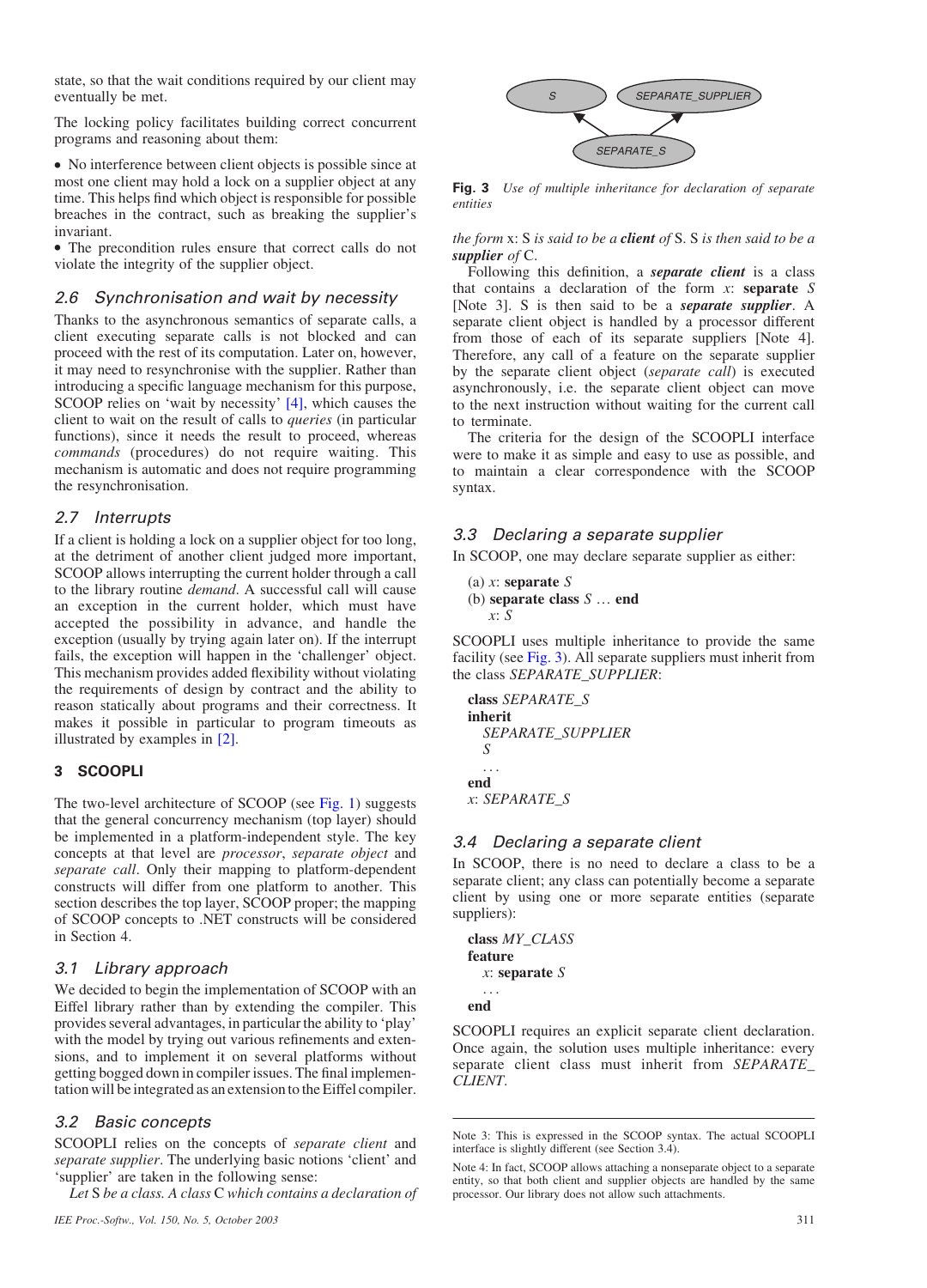```
class MY\_CLASS - - separate client
inherit
  SEPARATE_CLIENT
feature
  x: SEPARATE_S - - separate supplier
  ...
end
```
# 3.5 Separate procedure calls

As noted, SCOOP requires that any call  $x.f(a)$ , where x is separate, must be embedded in a routine:

-- In class MY\_CLASS  $r(x)$ : separate S; a: SOME\_CLASS) is - - Apply  $f$  to  $xI$ . do  $x1.f(a)$  -- here, a separate call is allowed end ...

 $r(x, a)$  -- here, a direct call to  $x.f(a)$  is prohibited

The routine may contain several separate calls to one or more separate suppliers, all accessed through formal arguments. As we have seen (Section 2.4), the locking mechanism obtains exclusive locks on all the corresponding objects prior to executing the routine. SCOOPLI follows these rules, with an appropriate interface:

-- In class MY\_CLASS r (x1: SEPARATE\_S; a: SOME\_CLASS) is - - Apply  $f$  to  $xI$ . do separate\_routine  $(x1, \text{agent } x1.f(a))$ -- corresponds to  $x1.f(a)$ end ...

*separate execute* ([
$$
x
$$
], **agent**  $r$  ( $x$ ,  $a$ ),  $Void$ )  
-- corresponds to  $r$  ( $x$ ,  $a$ )

The calls  $xf(a)$  and  $r(x, a)$  are wrapped in calls to separate\_routine and separate\_execute, respectively. Both routines are declared in the SEPARATE\_CLIENT class. Let us have a closer look at them.

separate\_routine (supplier: SEPARATE\_SUPPLIER; operation: PROCEDURE[])

Formal arguments:

 $\bullet$  supplier

Denotes the separate supplier object on which the separate call to operation is made.

• operation

Denotes the routine to be called on the separate supplier object.

In the example above, *separate\_routine* is called with arguments  $xI$  (for *supplier*) and **agent**  $xI.f$  (*a*) [Note 5] (for *operation*). Such a call correspond to  $x.f(a)$  in SCOOP.

separate\_execute (requested\_objects: TUPLE []; action: PROCEDURE []; wait\_condition: FUNCTION []) Formal arguments:

• requested\_objects

Denotes the (tuple of) objects on which exclusive locks should be acquired before calling action.

 $\bullet$  action

Denotes the routine to be called on the separate client object. action corresponds to the routine that 'wraps' separate calls.

• wait\_condition

Denotes the Boolean function representing the wait condition [Note 6] for the call.

In the example, *separate\_execute* is called with arguments  $[x]$  (for *requested\_objects*), **agent**  $r(x, a)$ (for action), and Void (for wait\_condition). Such a call corresponds to  $r(x, a)$  in SCOOP.

# 3.6 Wait conditions

In the example above there is no wait condition for routine  $r$ , since we assume that  $r$  has no precondition involving the separate object x. Should  $r$  have such a precondition, the part involving  $x$  would be extracted from the precondition and passed as wait\_condition to separate\_execute, e.g.

```
r(x): SEPARATE_S; a: SOME_CLASS) is
  require
    x not empty: not x.is empty
    a_positive: a > 0do
    separate_routine (x,1), agent x \cdot f(a)-- corresponds to x1.f(a)end
...
r_wait_condition: BOOLEAN is
  do
    Result := not x.is\_emptyend
separate_execute ([x], agent r(x, a),
                agent r_wait_condition)
-- corresponds to r(x, a)
```
# 3.7 Separate function calls

Direct application of features on separate supplier objects is prohibited (see Sections 2.3 and 3.5). This rule applies not only to procedures but also to functions.

If some\_value is a function (of type  $T$ ) defined in the class  $SEPARATE_S$ , and  $x$  is a separate supplier object of type *SEPARATE* S, then every evaluation of x.some\_value must be embedded in a routine that takes  $x$ as argument.

– in class MY\_CLASS  $y: T$ ...  $r(x)$ : separate S) is -- Assign x1.some\_value to y do  $y := x1$ .some\_value end ...  $r(x)$ 

Note 5: **agent**  $xf(a)$  is an object representing the operation  $xf(a)$ . Such objects, called agents, are used in Eiffel to 'wrap' routine calls [\[5\].](#page-6-0) One can think of agents as a more sophisticated form of .NET delegates.

Note 6: The wait condition is the part of a routine precondition that involves separate objects.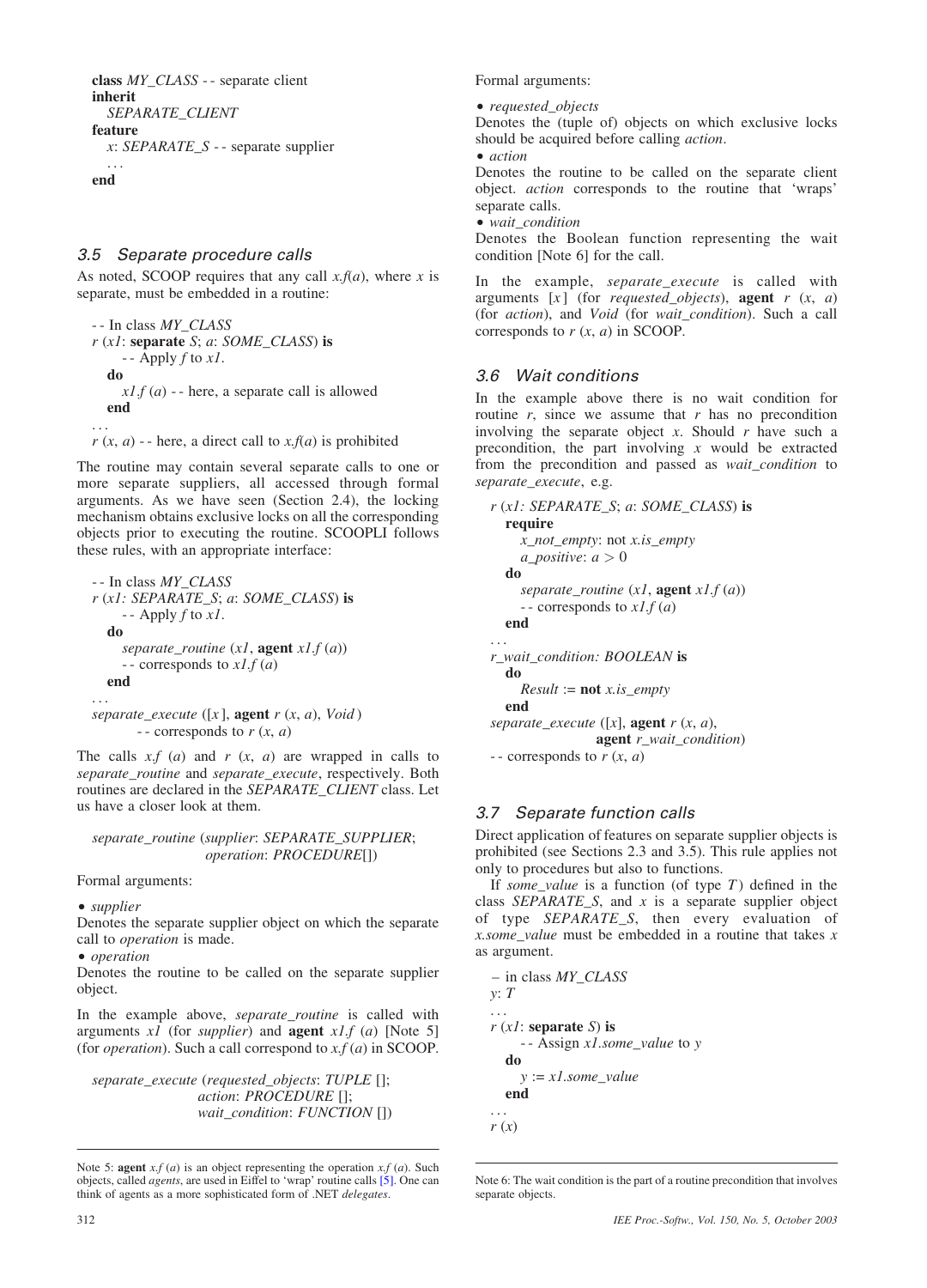In SCOOPLI, calls to  $x \textit{l}$  some\_value and  $r(x)$  are wrapped in calls to *separate* value and *separate* execute, respectively:

-- In class MY\_CLASS y: T ...  $r(x)$ : SEPARATE S) is  $-$ - Assign xl.some\_value to y do  $y$  ?= separate\_value  $(xl,$  **agent**  $xl$ .some\_value) end ... separate\_execute ([x],  $agent r(x)$ ,  $Void$ ) -- corresponds to  $r(x)$ 

In the interface for separate value: separate\_value (supplier: SEPARATE\_SUPPLIER; function: FUNCTION []): ANY

the formal arguments have the following role:

 $\bullet$  supplier

Denotes the separate supplier object on which the separate call to function is made.

• function

Denotes the function to be evaluated.

The return value is of type *ANY* (the most general type). In the example, *separate\_value* is called with arguments

 $x1$  (for supplier) and **agent** x1.separate\_value (for function).

The example uses an *assignment attempt* [Note 7]  $(?) =$ , instead of standard assignment :=) because separate\_value returns a result of type ANY, which we need as an object of type  $T$  (corresponding to the left-hand side of the assignment).

If the function returns an object of an expanded type [Note 8], a dedicated routine is used instead of separate\_ value, e.g. separate\_boolean\_value for BOOLEAN, separate\_integer\_value for INTEGER, etc. No assignment attempt is needed in such cases.

separate\_execute is used in the same way as for separate procedure calls (see Section 3.5).

## 4 SCOOP on .NET

The previous descriptions are platform-agnostic. Our current implementation, as noted, targets .NET. This section describes how to map logical processors of the SCOOP model (Section 2.2) to .NET 'Appdomains', and how the implementation takes advantage of the multithreading model of the Microsoft .NET Framework.

#### 4.1 Processes, application domains and threads on .NET

In most operating systems, processes provide isolation between several applications running on the same computer. In the .NET Framework a process consists of one or more application domains or Appdomains. Application domains can be considered as managed logical subprocesses. They provide isolation, unloading and security boundaries for managed .NET code. Using several application domains within a process increases server scalability [\[6\].](#page-6-0) Application domains can also be located on different computers.

values rather than references [\[2\]](#page-6-0).



Fig. 4 Distributed execution in SCOOPLI for .NET

A .NET thread is a path of execution within an application domain. An application domain can have one or more threads, and any thread can be executed on different application domains at different times, since threads can cross application domain boundaries. But at any given time every thread is executed in one application domain. Crossdomain calls are allowed between application domains in one process as well as between application domains on different computers [\[7\]](#page-6-0), thanks to the remoting capabilities of the .NET Framework [\[8\]](#page-6-0).

## 4.2 Distributed execution

The basic rule of SCOOPLI for .NET, permitting distributed execution, is to use application domains as processors.

In the example of Fig. 4, the separate client object  $o2$ , located in *AppDomain 1* on *Computer 1*, calls  $x.f$ , where  $x$  is attached to the separate supplier object  $\sigma_3$ , which itself resides in AppDomain 2 on Computer 2. As soon as the call  $x.f$  is initiated,  $o2$  can proceed without waiting for the termination of the call. Object  $\sigma$ 3, which now plays itself the role of a separate client object, calls y.g, where y is attached to the separate supplier object  $\sigma$ 7. Since  $\sigma$ 7 resides in a different application domain located on a different computer than  $o3$ , call y.g has also separate (asynchronous) semantics.

Since processors are mapped to application domains, they can run as threads on the same machine, run on different machines, or use a combination of both solutions.

## 4.3 Specifying processor mapping

To preserve the generality of SCOOP programming, programs do not need to know about the precise mapping of processors to application domains and other physical resources. This is the role of a separate specification, the Concurrency Control File or CCF, such as the following example:

```
create
  local nodes:
    system
       "Lincoln" (2): "c:\prog\appl1\appll.exe"
       "Roosevelt" (4): "c:\prog\appl2\appl2.dll"
       Current: "c:\prog\appl1\appl1.exe"
    end
  remote_nodes:
    system
       "Sinatra": "c:\prog\appl3\appl3.exe"
```
Note 7: An assignment attempt is similar to a dynamic cast, with the rule that if the assignment is impossible, the target receives the value Void. Note 8: Expanded types, including the basic types BOOLEAN, INTEGER, REAL, DOUBLE, CHAR, and any other based on an expanded class, denote